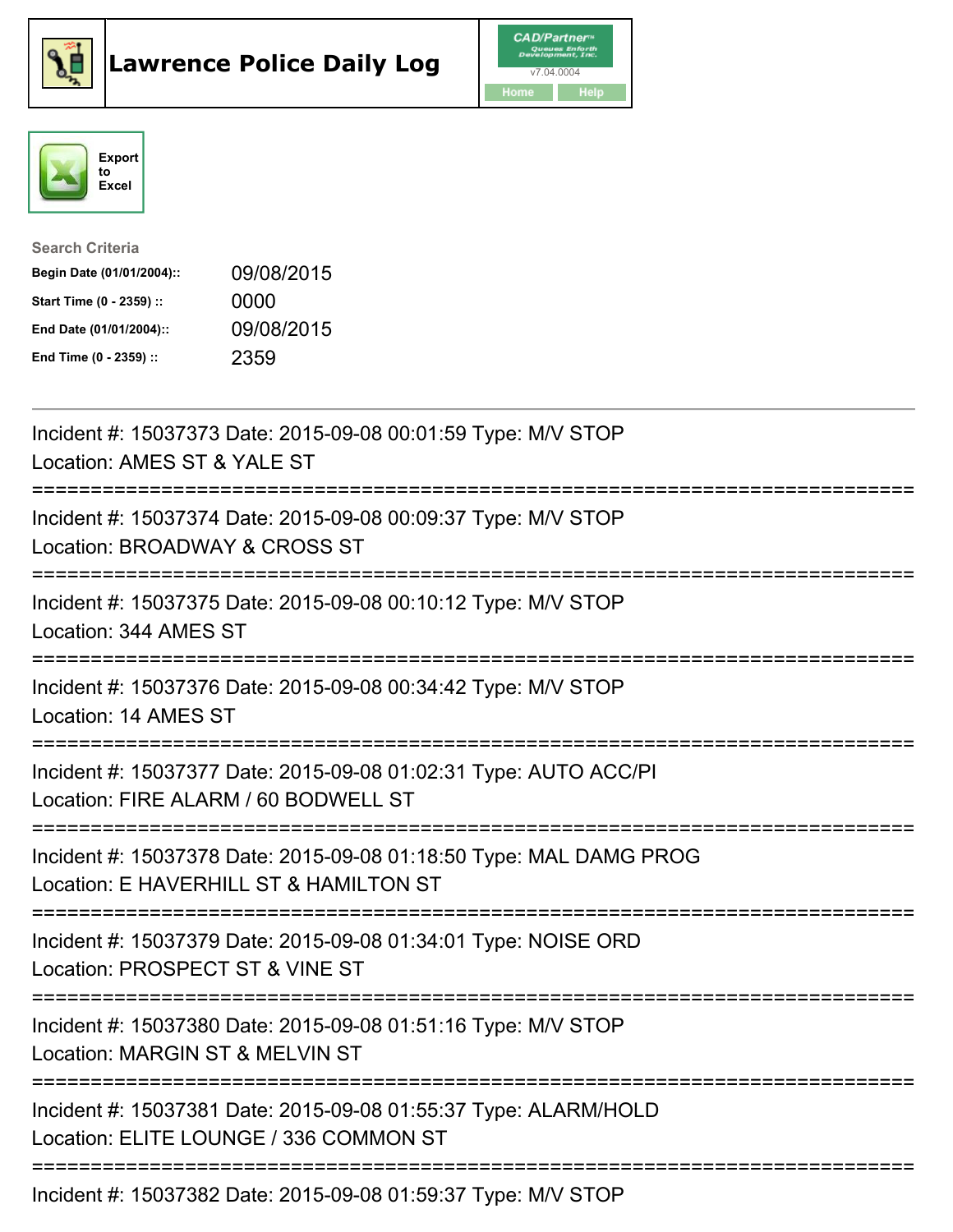Location: APPLETON ST & METHUEN ST =========================================================================== Incident #: 15037383 Date: 2015-09-08 02:08:25 Type: M/V STOP Location: ERVING AV & LAWRENCE ST =========================================================================== Incident #: 15037384 Date: 2015-09-08 02:25:20 Type: SUICIDE ATTEMPT Location: 26 BARNARD RD =========================================================================== Incident #: 15037385 Date: 2015-09-08 02:53:21 Type: M/V STOP Location: S UNION ST & RT 495 =========================================================================== Incident #: 15037386 Date: 2015-09-08 03:00:48 Type: M/V STOP Location: 10 GRAFTON ST =========================================================================== Incident #: 15037387 Date: 2015-09-08 03:03:32 Type: TOW OF M/V Location: DUMPSTER REMOVED / 26 WELLS ST =========================================================================== Incident #: 15037388 Date: 2015-09-08 03:11:08 Type: DEATH SUDDEN Location: 86 S BROADWAY #15 REAR =========================================================================== Incident #: 15037389 Date: 2015-09-08 03:28:32 Type: B&E/MV/PROG Location: 247 FARNHAM ST =========================================================================== Incident #: 15037390 Date: 2015-09-08 03:49:21 Type: TOW OF M/V Location: TRESPASS TOW 1TV687 / 119 THOREAU WAY =========================================================================== Incident #: 15037391 Date: 2015-09-08 03:59:14 Type: CK WELL BEING Location: RITA HALL / 490 HAMPSHIRF ST #114 =========================================================================== Incident #: 15037392 Date: 2015-09-08 04:32:37 Type: M/V STOP Location: BROADWAY & GREEN ST =========================================================================== Incident #: 15037393 Date: 2015-09-08 05:47:05 Type: ALARMS Location: MARIANN GARCIA RESD. / 59 DORCHESTER ST =========================================================================== Incident #: 15037394 Date: 2015-09-08 06:27:18 Type: MAN DOWN Location: 19-21 ALDER ST =========================================================================== Incident #: 15037395 Date: 2015-09-08 06:39:32 Type: MEDIC SUPPORT Location: 193 MAPLE ST #3F =========================================================================== Incident #: 15037396 Date: 2015-09-08 06:47:10 Type: MEDIC SUPPORT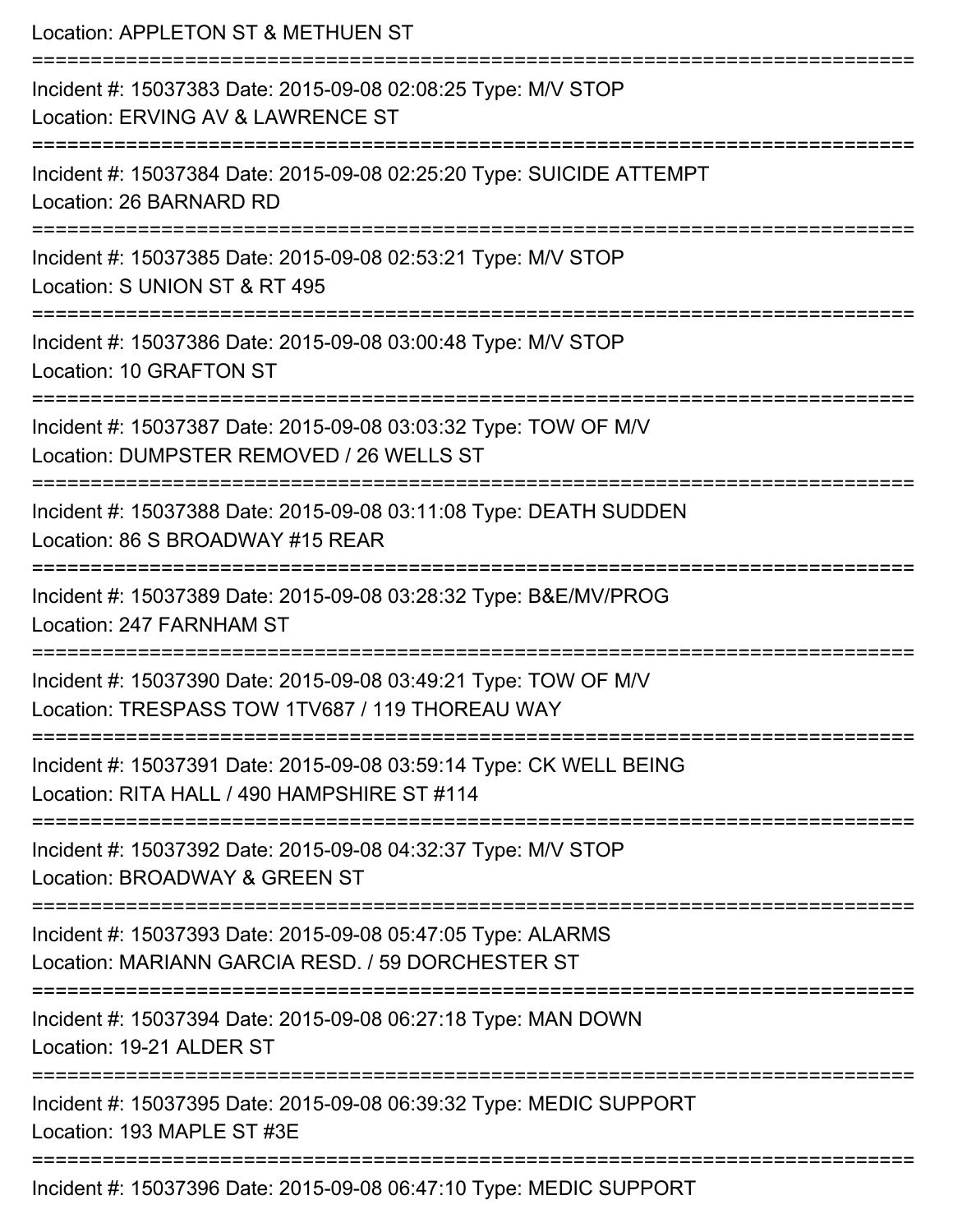| Incident #: 15037397 Date: 2015-09-08 06:48:09 Type: ALARMS<br>Location: COMMUNITY DAY CHARTER SCHOOL / 73 PROSPECT ST |
|------------------------------------------------------------------------------------------------------------------------|
| Incident #: 15037398 Date: 2015-09-08 07:00:16 Type: INVESTIGATION<br>Location: 90 LOWELL ST                           |
| Incident #: 15037399 Date: 2015-09-08 07:06:06 Type: TOW/REPOSSED<br>Location: 37 CLARKE ST                            |
| Incident #: 15037400 Date: 2015-09-08 07:29:29 Type: M/V STOP<br>Location: FERRY ST & WILLIAM ST                       |
| Incident #: 15037401 Date: 2015-09-08 07:53:20 Type: MAL DAMAGE<br>Location: 9 DARTMOUTH ST                            |
| Incident #: 15037402 Date: 2015-09-08 08:02:21 Type: M/V STOP<br>Location: ALBION ST & KENDRICK ST                     |
| Incident #: 15037403 Date: 2015-09-08 08:10:38 Type: DISTURBANCE<br>Location: 141 AMESBURY ST #503                     |
| Incident #: 15037404 Date: 2015-09-08 08:13:03 Type: UNWANTEDGUEST<br>Location: 82 MARBLE AV                           |
| Incident #: 15037405 Date: 2015-09-08 08:31:21 Type: AUTO ACC/PI<br>Location: NEWBURY ST & SUMMER ST                   |
| Incident #: 15037406 Date: 2015-09-08 08:32:58 Type: MAL DAMAGE<br>Location: 83 OXFORD ST                              |
| Incident #: 15037407 Date: 2015-09-08 08:44:18 Type: MEDIC SUPPORT<br>Location: 26 TEXAS AV                            |
| Incident #: 15037408 Date: 2015-09-08 08:47:27 Type: UNWANTEDGUEST<br>Location: 3 WOODLAND ST                          |
| Incident #: 15037409 Date: 2015-09-08 08:50:53 Type: DOMESTIC/PAST<br>Location: 216 OSGOOD ST                          |
| Incident #: 15037410 Date: 2015-09-08 09:15:18 Type: CK WELL BEING                                                     |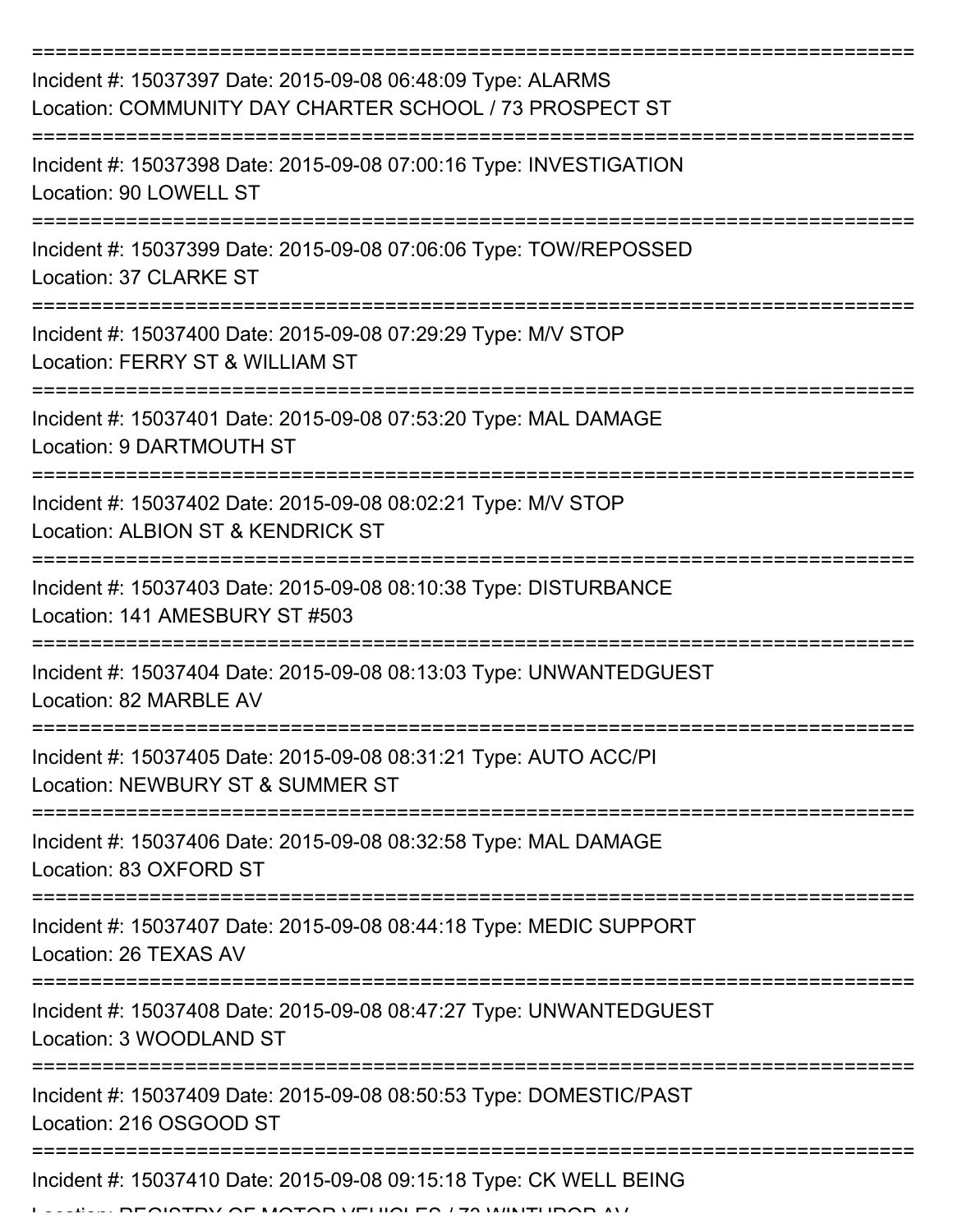| Incident #: 15037411 Date: 2015-09-08 09:18:50 Type: M/V STOP<br>Location: MERRIMACK ST & PARKER ST                    |
|------------------------------------------------------------------------------------------------------------------------|
| Incident #: 15037412 Date: 2015-09-08 09:42:15 Type: 209A/SERVE<br>Location: 189 GARDEN ST                             |
| Incident #: 15037413 Date: 2015-09-08 09:53:02 Type: MAL DAMAGE<br>Location: 2 AVON ST                                 |
| Incident #: 15037414 Date: 2015-09-08 09:54:43 Type: AUTO ACC/NO PI<br>Location: PENTUCKETT MEDICAL / 500 MERRIMACK ST |
| Incident #: 15037415 Date: 2015-09-08 09:56:30 Type: DRUG VIO<br>Location: ESSEX ST & JACKSON ST                       |
| Incident #: 15037416 Date: 2015-09-08 09:58:25 Type: DISTURBANCE<br>Location: 44 SPRUCE ST                             |
| Incident #: 15037417 Date: 2015-09-08 10:14:47 Type: 209A/SERVE<br>Location: 31 SUMMER ST #S1                          |
| Incident #: 15037418 Date: 2015-09-08 10:15:53 Type: TOW OF M/V<br>Location: 73 AMESBURY ST                            |
| Incident #: 15037419 Date: 2015-09-08 10:20:35 Type: LOST PROPERTY<br>Location: 64 HAMPSHIRE ST FL 1ST                 |
| Incident #: 15037420 Date: 2015-09-08 10:36:48 Type: 209A/SERVE<br>Location: 17 DURHAM ST                              |
| Incident #: 15037421 Date: 2015-09-08 10:37:53 Type: 209A/SERVE<br>Location: 15 DURHAM ST                              |
| Incident #: 15037422 Date: 2015-09-08 10:43:22 Type: TOW OF M/V<br>Location: APPLETON ST & METHUEN ST                  |
| Incident #: 15037423 Date: 2015-09-08 10:44:51 Type: TOW OF M/V<br>Location: APPLETON ST & METHUEN ST                  |
| ----------------------------------<br>Incident #: 15037424 Date: 2015-09-08 11:08:40 Type: PARK & WALK                 |

Location: BRADFORD ST & BROADWAY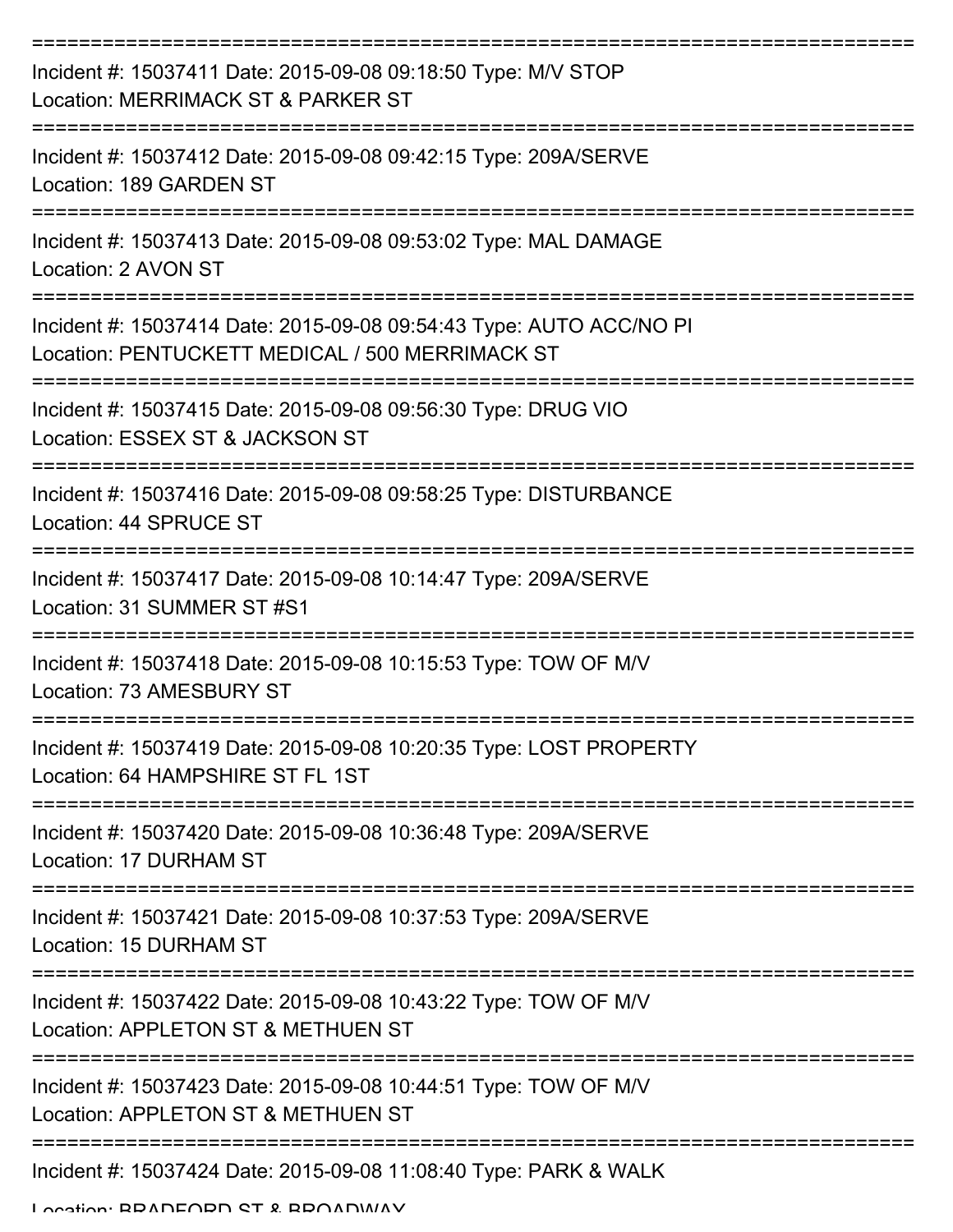| Incident #: 15037425 Date: 2015-09-08 11:15:27 Type: TOW OF M/V<br>Location: 700 ESSEX ST                               |
|-------------------------------------------------------------------------------------------------------------------------|
| Incident #: 15037426 Date: 2015-09-08 11:17:18 Type: INVESTIGATION<br>Location: 36 WINTER ST                            |
| Incident #: 15037427 Date: 2015-09-08 11:21:47 Type: COURT DOC SERVE<br>Location: 15 CRESTWOOD CIR                      |
| Incident #: 15037428 Date: 2015-09-08 11:23:07 Type: DRUG OVERDOSE<br>Location: 207 S UNION ST FL 3                     |
| Incident #: 15037429 Date: 2015-09-08 11:31:39 Type: UNKNOWN PROB<br>Location: LAWRENCE GENERAL HOSPITAL / 1 GENERAL ST |
| Incident #: 15037430 Date: 2015-09-08 11:40:06 Type: TOW OF M/V<br>Location: MILTON ST & PROVIDENCE ST                  |
| Incident #: 15037431 Date: 2015-09-08 11:47:48 Type: INVESTIGATION<br>Location: 70 N PARISH RD                          |
| Incident #: 15037432 Date: 2015-09-08 11:50:24 Type: MEDIC SUPPORT<br>Location: 1 LISA LN                               |
| Incident #: 15037433 Date: 2015-09-08 11:52:40 Type: DRUG VIO<br>Location: AUBURN ST & HAMPSHIRE ST                     |
| Incident #: 15037434 Date: 2015-09-08 11:55:37 Type: ALARM/BURG<br>Location: ST ANNE'S / 595 HAVERHILL ST               |
| Incident #: 15037435 Date: 2015-09-08 12:07:07 Type: PARK & WALK<br>Location: BROADWAY & CONCORD ST                     |
| Incident #: 15037436 Date: 2015-09-08 12:08:45 Type: LARCENY/MV/PROG<br>Location: 555 BROADWAY                          |
| Incident #: 15037437 Date: 2015-09-08 12:13:54 Type: TOW OF M/V<br>Location: 48 STORROW ST                              |
| Incident #: 15037438 Date: 2015-09-08 12:20:01 Type: SUS PERS/MV<br>Location: 310 HOWARD ST FL 2ND                      |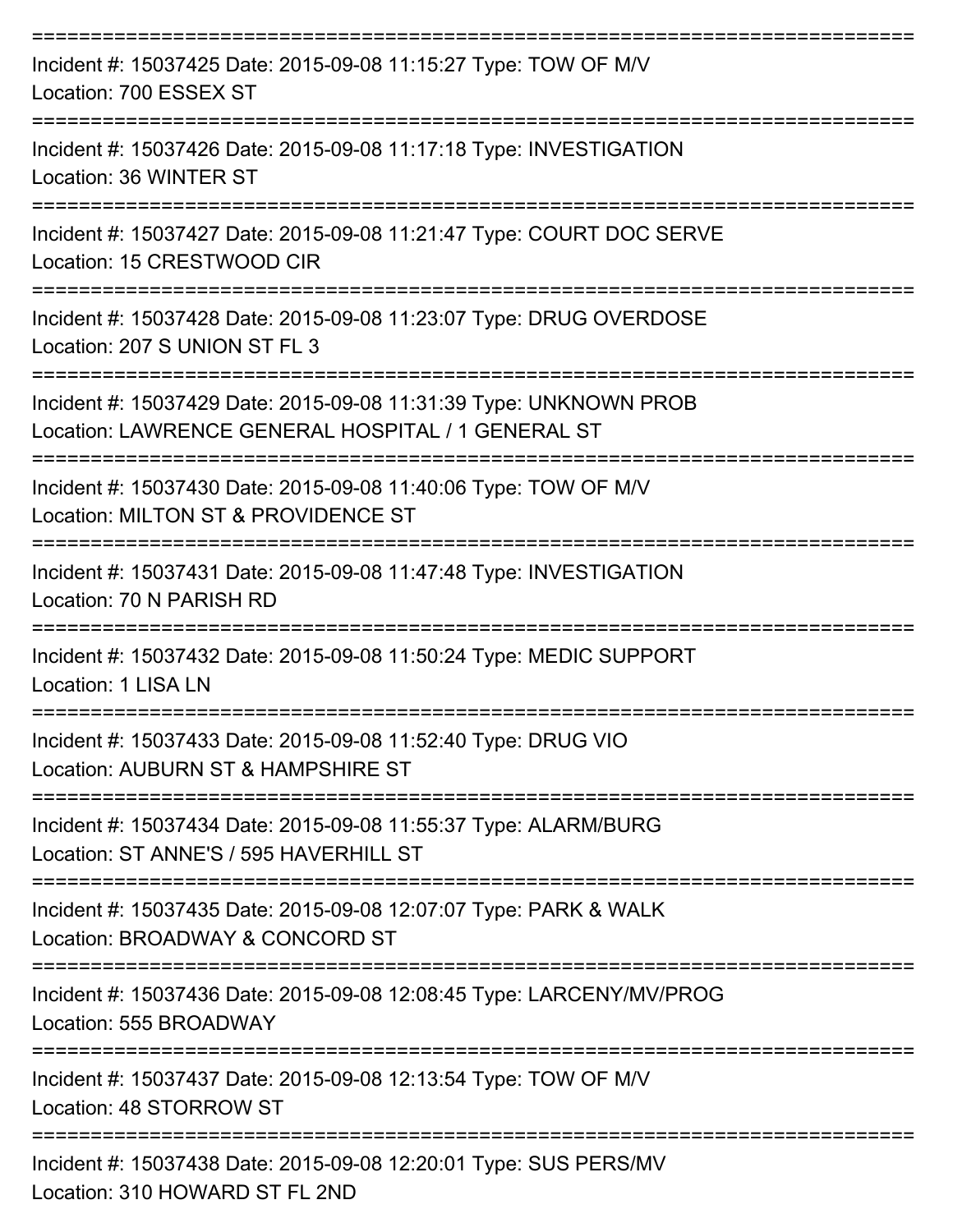| Incident #: 15037439 Date: 2015-09-08 12:28:27 Type: SUS PERS/MV<br>Location: ANDOVER ST & BELKNAP ST                 |
|-----------------------------------------------------------------------------------------------------------------------|
| Incident #: 15037440 Date: 2015-09-08 12:33:53 Type: MV/BLOCKING<br>Location: GOLDEN HOUSE / 129 S BROADWAY           |
| Incident #: 15037442 Date: 2015-09-08 12:56:16 Type: SUS PERS/MV<br>Location: 98 PERRY AV                             |
| Incident #: 15037441 Date: 2015-09-08 12:57:10 Type: MEDIC SUPPORT<br>Location: SEVEN ELEVEN / 99 HAMPSHIRE ST        |
| Incident #: 15037443 Date: 2015-09-08 13:13:05 Type: M/V STOP<br>Location: COMMON ST & NEWBURY ST<br>================ |
| Incident #: 15037444 Date: 2015-09-08 13:30:12 Type: INVESTIGATION<br>Location: 90 LOWELL ST                          |
| Incident #: 15037445 Date: 2015-09-08 13:32:50 Type: SUS PERS/MV<br>Location: 98 BRADFORD ST                          |
| Incident #: 15037446 Date: 2015-09-08 13:38:43 Type: TRESPASSING<br>Location: MCDONALDS / 599 ANDOVER ST              |
| Incident #: 15037447 Date: 2015-09-08 13:43:50 Type: 209A/SERVE<br>Location: 15 DURHAM ST FL 1                        |
| Incident #: 15037448 Date: 2015-09-08 13:44:25 Type: 209A/SERVE<br>Location: 17 DURHAM ST FL 1                        |
| Incident #: 15037449 Date: 2015-09-08 13:49:52 Type: M/V STOP<br>Location: AMESBURY ST & CANAL ST                     |
| Incident #: 15037450 Date: 2015-09-08 14:35:02 Type: DISABLED MV<br>Location: ALLSTON ST & MARSTON ST                 |
| Incident #: 15037451 Date: 2015-09-08 14:37:25 Type: TOW OF M/V<br>Location: 37 BOWDOIN ST                            |
| Incident #: 15037452 Date: 2015-09-08 14:38:58 Type: GENERAL SERV<br>Location: 9 BELKNAP ST                           |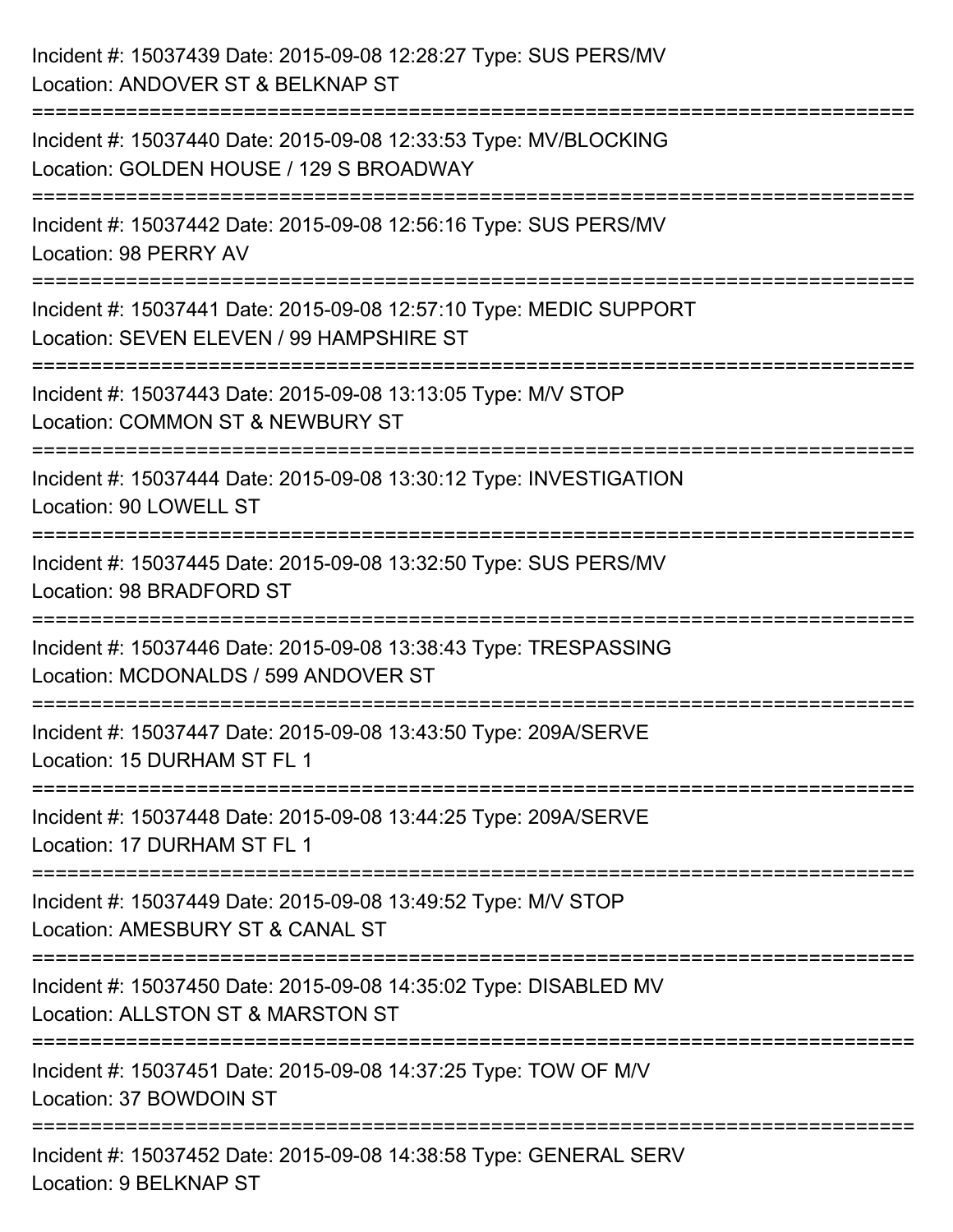| Incident #: 15037453 Date: 2015-09-08 14:52:00 Type: A&B PROG<br>Location: 383 HAVERHILL ST #31                                  |
|----------------------------------------------------------------------------------------------------------------------------------|
| Incident #: 15037454 Date: 2015-09-08 15:08:42 Type: 209A/SERVE<br>Location: 23 HAMILTON ST                                      |
| Incident #: 15037455 Date: 2015-09-08 15:12:41 Type: SUS PERS/MV<br>Location: HAVERHILL ST & WEST ST                             |
| Incident #: 15037456 Date: 2015-09-08 15:15:36 Type: SUS PERS/MV<br>Location: ERVING AV & LAWRENCE ST                            |
| Incident #: 15037457 Date: 2015-09-08 15:21:57 Type: ASSIST FIRE<br>Location: 30 ARCHER ST<br>================================== |
| Incident #: 15037458 Date: 2015-09-08 15:31:32 Type: TOW OF M/V<br>Location: PARKSIDE APARTMENT / HAMPSHIRE ST & LEBANON ST      |
| Incident #: 15037459 Date: 2015-09-08 15:35:54 Type: THREATS<br>Location: 354 MERRIMACK ST FL 1                                  |
| Incident #: 15037460 Date: 2015-09-08 15:39:56 Type: LIC PLATE STO<br>Location: 47 BROOK ST                                      |
| Incident #: 15037461 Date: 2015-09-08 15:47:44 Type: KEEP PEACE<br>Location: 22 SPRUCE ST                                        |
| Incident #: 15037462 Date: 2015-09-08 15:58:51 Type: MEDIC SUPPORT<br>Location: 65 BOXFORD ST FL 1                               |
| Incident #: 15037463 Date: 2015-09-08 16:04:24 Type: 209A/SERVE<br>Location: 19 SHORT ST                                         |
| Incident #: 15037464 Date: 2015-09-08 16:05:28 Type: 209A/SERVE<br>Location: 57A HAVERHILL ST #3                                 |
| Incident #: 15037465 Date: 2015-09-08 16:07:08 Type: RECOV/STOL/MV<br>Location: CEDAR ST & HAMPSHIRE ST                          |
| Incident #: 15037466 Date: 2015-09-08 16:09:37 Type: ALARM/HOLD<br>Location: MENDEZ FLOWERLOONS / 152 BROADWAY                   |

===========================================================================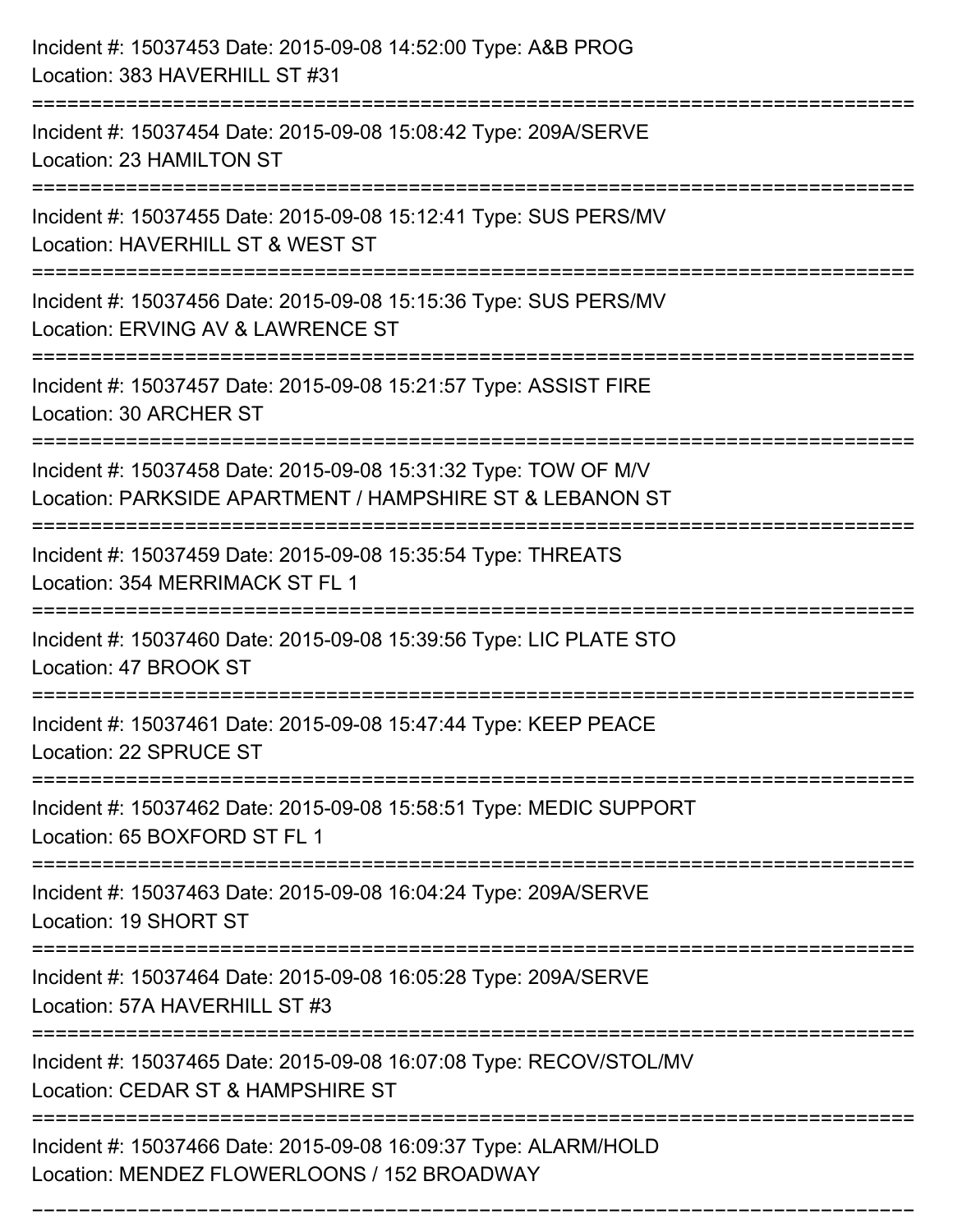| Incident #: 15037467 Date: 2015-09-08 16:13:07 Type: DOMESTIC/PAST<br>Location: ARLINGTON SCHOOL / 150 ARLINGTON ST |
|---------------------------------------------------------------------------------------------------------------------|
| Incident #: 15037468 Date: 2015-09-08 16:20:11 Type: RECOV/STOL/MV<br>Location: 52 FOSTER ST                        |
| Incident #: 15037470 Date: 2015-09-08 16:23:32 Type: DISTURBANCE<br>Location: 365 HAMPSHIRE ST FL 2ND               |
| Incident #: 15037469 Date: 2015-09-08 16:23:35 Type: TOW OF M/V<br>Location: 45 JEFFERSON RD                        |
| Incident #: 15037471 Date: 2015-09-08 16:25:37 Type: AMBULANCE ASSSI<br>Location: 10 ROWE ST                        |
| Incident #: 15037472 Date: 2015-09-08 16:30:05 Type: A&B PROG<br>Location: 383 HAVERHILL ST                         |
| Incident #: 15037473 Date: 2015-09-08 16:36:05 Type: 209A/VIOLATION<br>Location: 107 ANDOVER ST                     |
| Incident #: 15037474 Date: 2015-09-08 16:37:09 Type: E911 HANGUP<br>Location: 379 HAVERHILL ST #3                   |
| Incident #: 15037475 Date: 2015-09-08 16:40:55 Type: A&B PAST<br>Location: YMCA / 40 LAWRENCE ST #354               |
| Incident #: 15037476 Date: 2015-09-08 16:44:08 Type: AUTO ACC/PI<br>Location: ANDOVER ST & S BROADWAY               |
| Incident #: 15037477 Date: 2015-09-08 16:53:49 Type: CK WELL BEING<br>Location: SAL'S RESTURANT / 354 MERRIMACK ST  |
| Incident #: 15037478 Date: 2015-09-08 17:06:52 Type: KEEP PEACE<br>Location: 1 BERKELEY ST                          |
| -----------------------<br>Incident #: 15037479 Date: 2015-09-08 17:31:23 Type: M/V STOP<br>Location: 265 LOWELL ST |
| Incident #: 15037480 Date: 2015-09-08 17:31:54 Type: M/V STOP<br>Location: ESSEX ST & LAWRENCE ST                   |
|                                                                                                                     |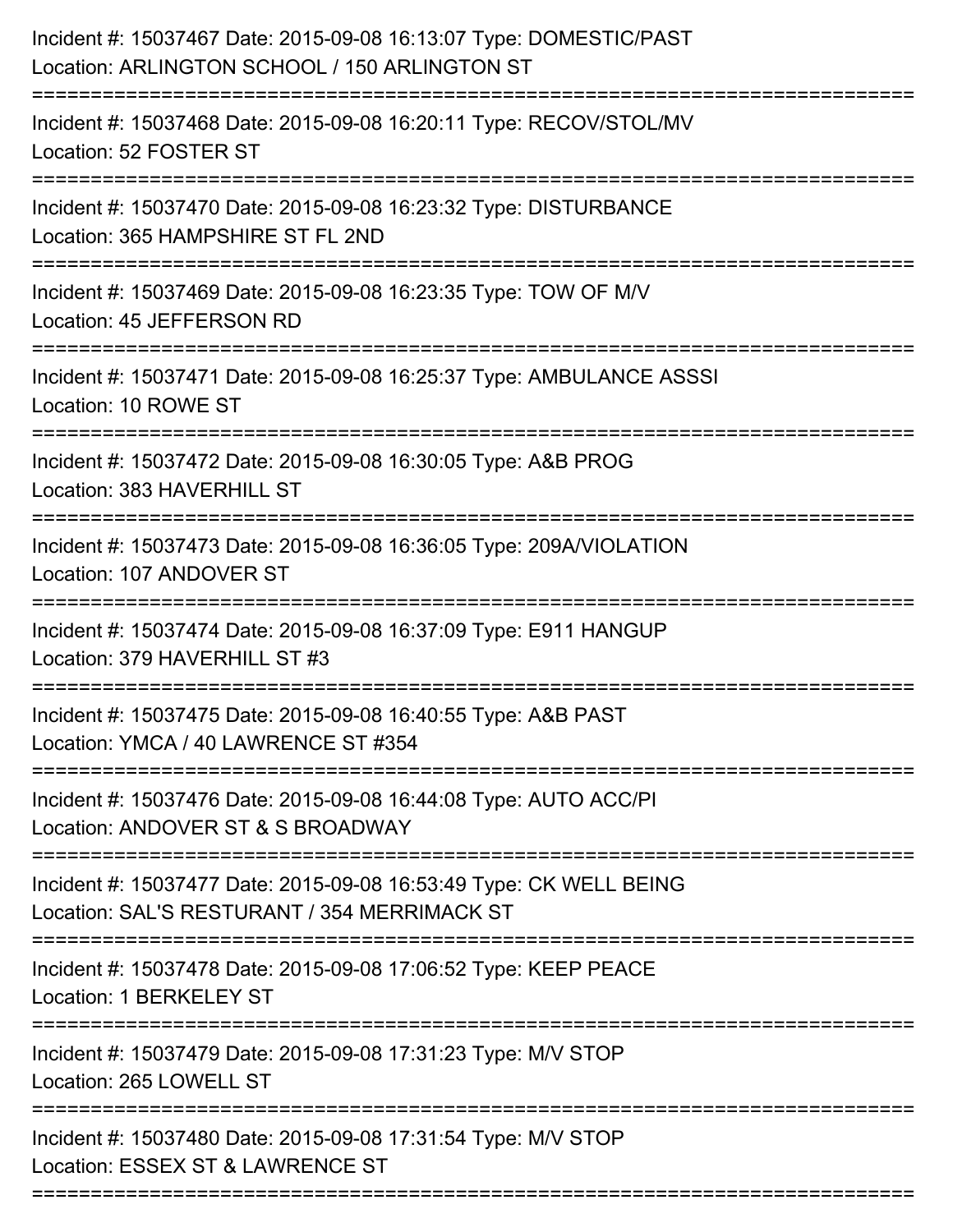| Location: VIP AUTO PARTS / 98 WINTHROP AV<br>----------------------------                                                                                           |
|---------------------------------------------------------------------------------------------------------------------------------------------------------------------|
| Incident #: 15037482 Date: 2015-09-08 17:34:18 Type: M/V STOP<br>Location: 71 DORCHESTER ST                                                                         |
| Incident #: 15037483 Date: 2015-09-08 17:39:59 Type: DRUG VIO<br>Location: 61 BRADFORD ST<br>-----------------------------------                                    |
| Incident #: 15037484 Date: 2015-09-08 17:44:40 Type: DOMESTIC/PAST<br>Location: 90 LOWELL ST                                                                        |
| Incident #: 15037485 Date: 2015-09-08 17:52:18 Type: UNWANTEDGUEST<br>Location: 247 FARNHAM ST<br>===================================<br>========================== |
| Incident #: 15037486 Date: 2015-09-08 18:07:13 Type: HIT & RUN M/V<br>Location: 700 ESSEX ST                                                                        |
| Incident #: 15037487 Date: 2015-09-08 18:07:46 Type: AUTO ACC/UNK PI<br>Location: 241 S UNION ST<br>===========================<br>-------------------------------- |
| Incident #: 15037488 Date: 2015-09-08 18:11:34 Type: ANIMAL COMPL<br>Location: HAFFNERS GAS STATION / 469 HAVERHILL ST                                              |
| :========================<br>Incident #: 15037489 Date: 2015-09-08 18:28:26 Type: AUTO ACC/NO PI<br>Location: 58 SALEM ST                                           |
| Incident #: 15037490 Date: 2015-09-08 18:32:39 Type: DRUG VIO<br>Location: SOUTH COMMON PARK / OSGOOD ST                                                            |
| Incident #: 15037491 Date: 2015-09-08 18:56:36 Type: SUS PERS/MV<br>Location: 52 FERRY ST                                                                           |
| ===========================<br>Incident #: 15037492 Date: 2015-09-08 18:58:44 Type: MAL DAMAGE<br>Location: 246 FARNHAM ST                                          |
| Incident #: 15037493 Date: 2015-09-08 19:05:30 Type: DOMESTIC/PAST<br>Location: 379 HAVERHILL ST #3                                                                 |
| Incident #: 15037494 Date: 2015-09-08 19:14:55 Type: MEDIC SUPPORT<br>Location: 118 FARNHAM ST                                                                      |

Incident #: 15037496 Date: 2015 09 08 19:30:24 Type: 2015 09 09 19:30:24 Type: AUTO ACC/NO PI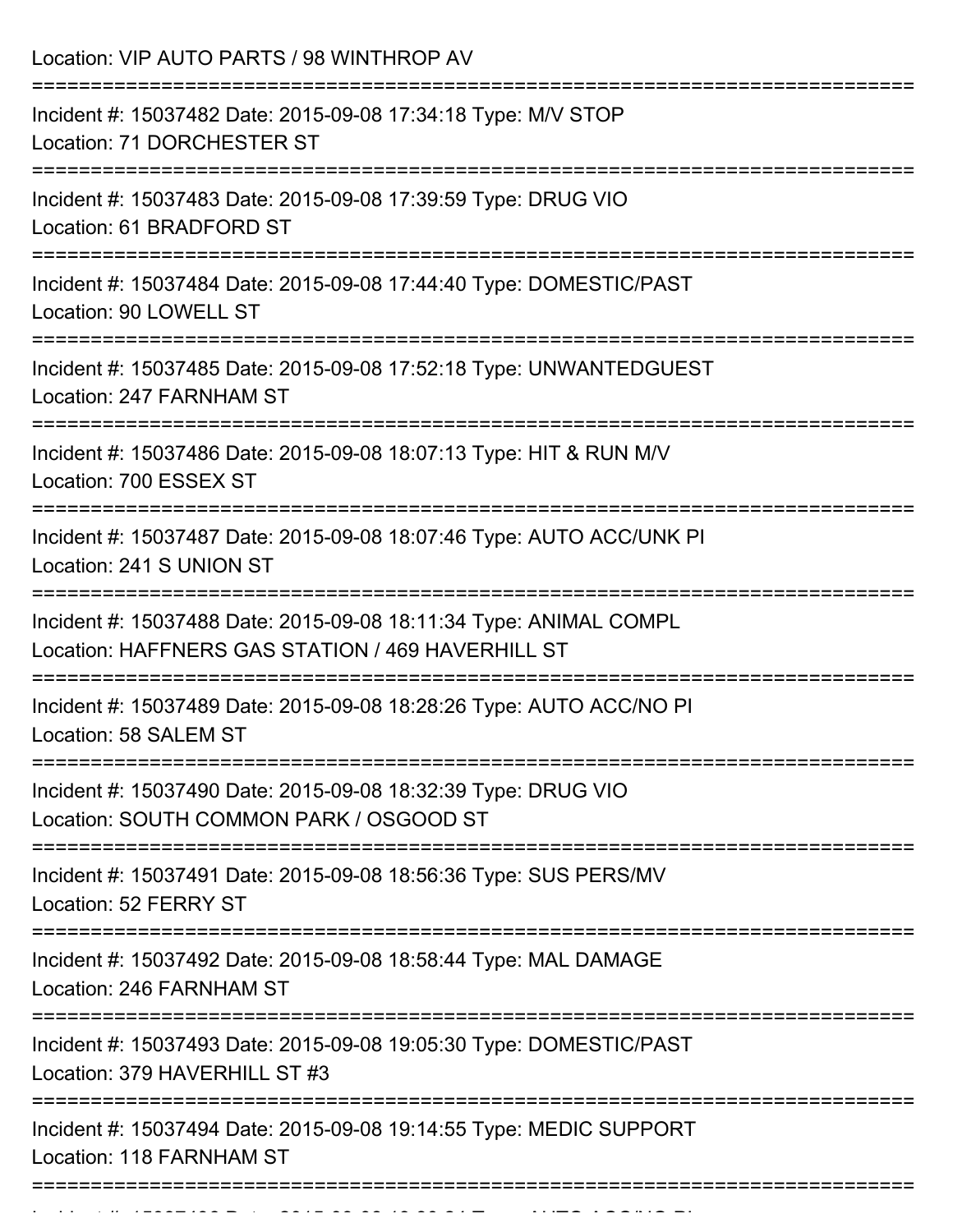Location: HAFFNERS GAS STATION / 262 LAWRENCE ST =========================================================================== Incident #: 15037495 Date: 2015-09-08 19:30:41 Type: LIC PLATE STO Location: HAVERHILL ST & MAY ST =========================================================================== Incident #: 15037497 Date: 2015-09-08 19:33:42 Type: HIT & RUN PRO Location: TOWERHILL VIDEO / 105 AMES ST =========================================================================== Incident #: 15037498 Date: 2015-09-08 19:38:48 Type: MEDIC SUPPORT Location: 245 BROADWAY FL 3 =========================================================================== Incident #: 15037499 Date: 2015-09-08 19:54:59 Type: GENERAL SERV Location: LAWRENCE GENERAL HOSPITAL / 1 GENERAL ST =========================================================================== Incident #: 15037500 Date: 2015-09-08 19:56:57 Type: EXTRA SURVEIL Location: 205 BROADWAY =========================================================================== Incident #: 15037501 Date: 2015-09-08 20:03:51 Type: MEDIC SUPPORT Location: 305 PROSPECT ST FL 1 =========================================================================== Incident #: 15037502 Date: 2015-09-08 20:15:00 Type: SUS PERS/MV Location: 110 BROOKFIELD ST =========================================================================== Incident #: 15037503 Date: 2015-09-08 20:22:16 Type: SUS PERS/MV Location: 141 AMESBURY ST =========================================================================== Incident #: 15037504 Date: 2015-09-08 20:27:55 Type: M/V STOP Location: 32 LAWRENCE ST =========================================================================== Incident #: 15037505 Date: 2015-09-08 20:46:56 Type: ROBBERY PAST Location: COMMON ST & JACKSON ST =========================================================================== Incident #: 15037506 Date: 2015-09-08 20:48:12 Type: GENERAL SERV Location: WATER ST =========================================================================== Incident #: 15037507 Date: 2015-09-08 20:51:18 Type: HIT & RUN M/V Location: ESSEX ST & MARGIN ST =========================================================================== Incident #: 15037508 Date: 2015-09-08 20:56:06 Type: SUS PERS/MV Location: FRANKLIN ST & HAVERHILL ST ===========================================================================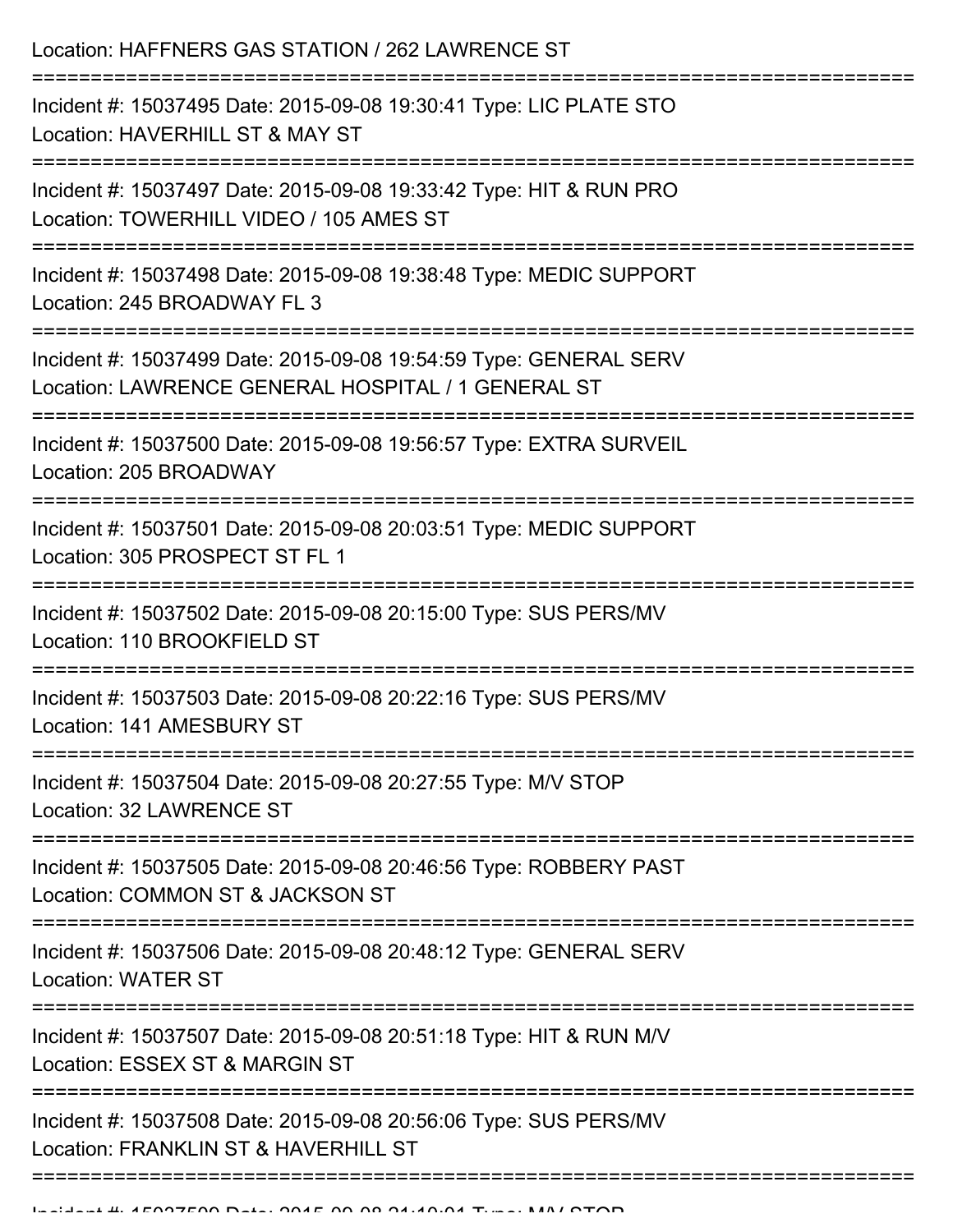| Location: FOREST ST & HAVERHILL ST                                                                                            |
|-------------------------------------------------------------------------------------------------------------------------------|
| Incident #: 15037510 Date: 2015-09-08 21:28:24 Type: LARCENY/PAST<br>Location: COMMON ST & JACKSON ST<br>==================== |
| Incident #: 15037511 Date: 2015-09-08 21:34:57 Type: DOMESTIC/PROG<br>Location: 75 BROOKFIELD ST                              |
| Incident #: 15037512 Date: 2015-09-08 21:45:10 Type: 911 HANG UP<br>Location: 34 EASTON ST                                    |
| Incident #: 15037513 Date: 2015-09-08 21:48:33 Type: M/V STOP<br>Location: 370 AMES ST                                        |
| Incident #: 15037514 Date: 2015-09-08 22:00:13 Type: SPECIAL CHECK<br>Location: 205 BROADWAY                                  |
| Incident #: 15037515 Date: 2015-09-08 22:04:42 Type: M/V STOP<br>Location: DURSO AV & WINTHROP AV                             |
| Incident #: 15037516 Date: 2015-09-08 22:05:38 Type: M/V STOP<br>Location: ESSEX ST & HAMPSHIRE ST                            |
| Incident #: 15037517 Date: 2015-09-08 22:17:26 Type: DISTURBANCE<br>Location: YMCA / 40 LAWRENCE ST                           |
| Incident #: 15037518 Date: 2015-09-08 22:20:34 Type: DISTURBANCE<br>Location: 2 MUSEUM SQ #601                                |
| Incident #: 15037519 Date: 2015-09-08 22:33:56 Type: ALARM/BURG<br>Location: 262 LAWRENCE ST                                  |
| Incident #: 15037520 Date: 2015-09-08 22:37:31 Type: DOMESTIC/PAST<br>Location: 31 S BOWDOIN ST                               |
| Incident #: 15037521 Date: 2015-09-08 22:40:06 Type: ALARM/BURG<br>Location: LMC CORP / 43 MERRIMACK ST                       |
| Incident #: 15037522 Date: 2015-09-08 22:45:09 Type: TOW/REPOSSED<br>Location: 124 BUTLER ST                                  |
| $Incident #: 4E097E99 \text{ Dote} : 204E 00 09 224E E9 \text{ Tune} : T011/DEDOCCET$                                         |

Incident #: 15037523 Date: 2015-09-08 22:46:58 Type: TOW/REPOSSED